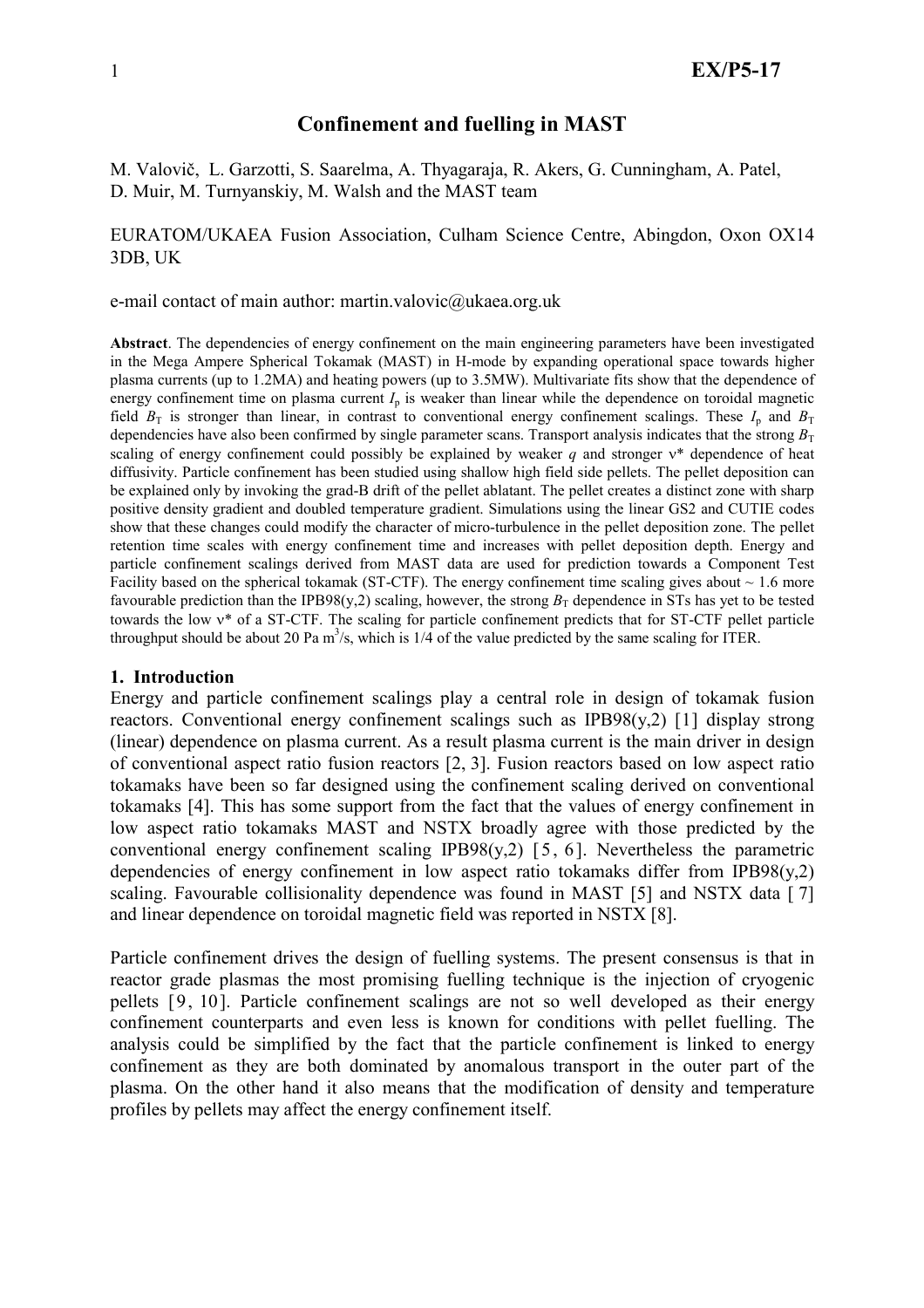The first part of this paper deals with the energy confinement scaling, in particularly with plasma current and toroidal magnetic field dependencies. The second part reports on the particle confinement studies using pellet fuelling. For more details see [11].

#### 2. Energy confinement in H-mode

The dataset used for this study expands significantly the parameter range in comparison with our most recent publication [5], in particular towards higher heating powers and higher plasma current. The data consist of ELMy and ELM-free H-mode plasmas with double null divertor configuration. The engineering parameters span the following intervals: plasma current  $I_p = (0.60 - 1.17)MA$ , geometric major radius  $R_{geo} = (0.77 - 0.90)m$ , minor radius  $a = (0.54 - 0.62)m$ , elongation  $\kappa = 1.7 - 2.0$ , triangularity  $\delta = 0.4 - 0.5$ , vacuum toroidal field at the geometric radius  $B_T = (0.34 - 0.50)T$  and line averaged density  $\overline{n}_e = (2.1 - 5.4) \times 10^{19} m^{-3}$ . The working gas is deuterium and plasmas are heated with neutral beams with injected power of  $P_{N} = (1.2 - 3.5) MW$  with energy of  $\le 65 - 67 \text{ keV}$ . Sawteeth are avoided by an application of neutral beam heating during current ramp-up. This is different from majority of data in conventional multi-machine database which is dominated by sawtoothing plasmas [1]. Data are extracted at times close to the flat top of energy content. Only one data point per shot is taken.

Figure 1 shows the ordinary least square regression fit (OLS) to the total energy content  $W_{mag} = C I_p^{\alpha l} B_T^{\alpha B} \overline{n}_e^{\alpha n} P_L^{\alpha P}$ . Here,  $W_{mag}$  is the energy content from equilibrium reconstruction (EFIT) and  $P_{L} = P_{ohm} + P_{INJ} - dW_{mag} / dt$  is the power loss where  $P_{ohm}$  is the ohmic power,  $P_{INJ}$  is the injected beam power. Beam shine through and unconfined orbit losses, calculated for representative shots by the TRANSP code [12], are a few percent [5] and are neglected in this part of the analysis. Radiated power  $(<13\% \text{ of } P_L$ ) is not included in confinement scaling laws by convention [1]. The exponents obtained are given in table 1, case 1. It is seen that the scaling shows much stronger dependence on toroidal magnetic field than the  $IPB98(y,2)$  scaling while the scaling with plasma current is weaker. It is well known that OLS regression can give biased results if independent variables have errors comparable with error of dependent variable. This is clearly our case



FIG 1. Regression analysis to total energy content (exponents are in table 1, case 1).

where the errors are estimated as  $\delta I_p = 1\%$ ,  $\delta B_r = 1.5\%$ ,  $\delta \overline{n}_e = 7\%$ ,  $\delta P_t = 10\%$ ,  $\delta W_{\text{mag}} = 10\%$ . This problem is dealt with by using the principal component analysis and errorin-variable method (PCEIV) [13, 14]. In this technique all variables, including energy content, are put into a single set and the logarithms of all variables are weighted by an inverse of their relative errors. Then the exponents in the scaling are found from the coefficients corresponding to the principal component having the smallest variation. The result of such a

| Table 1. Summary of energy confinement scalings. Units are MJ, MA, T, $10^{19} m^{-3}$ and MW. |  |
|------------------------------------------------------------------------------------------------|--|
|------------------------------------------------------------------------------------------------|--|

| case | method         |                          | $\alpha$ , | $\alpha_{\rm n}$ | $\alpha$ . | $\alpha_{\rm n}$ |                          | RMSE % |
|------|----------------|--------------------------|------------|------------------|------------|------------------|--------------------------|--------|
|      | OLS.           | 0.252                    | 0.59       | $\overline{4}$   | 0.00       | 0.27             |                          |        |
|      | <b>PCEIV</b>   | $\overline{\phantom{a}}$ | $0.51\,$   | $\cdot$          | $-0.06$    | 0.39             |                          | $\sim$ |
|      | IPB98(y,2) [1] | 0.0562                   | 0.93       | 0.15             | 0.41       |                  | $\overline{\phantom{0}}$ | .4.5   |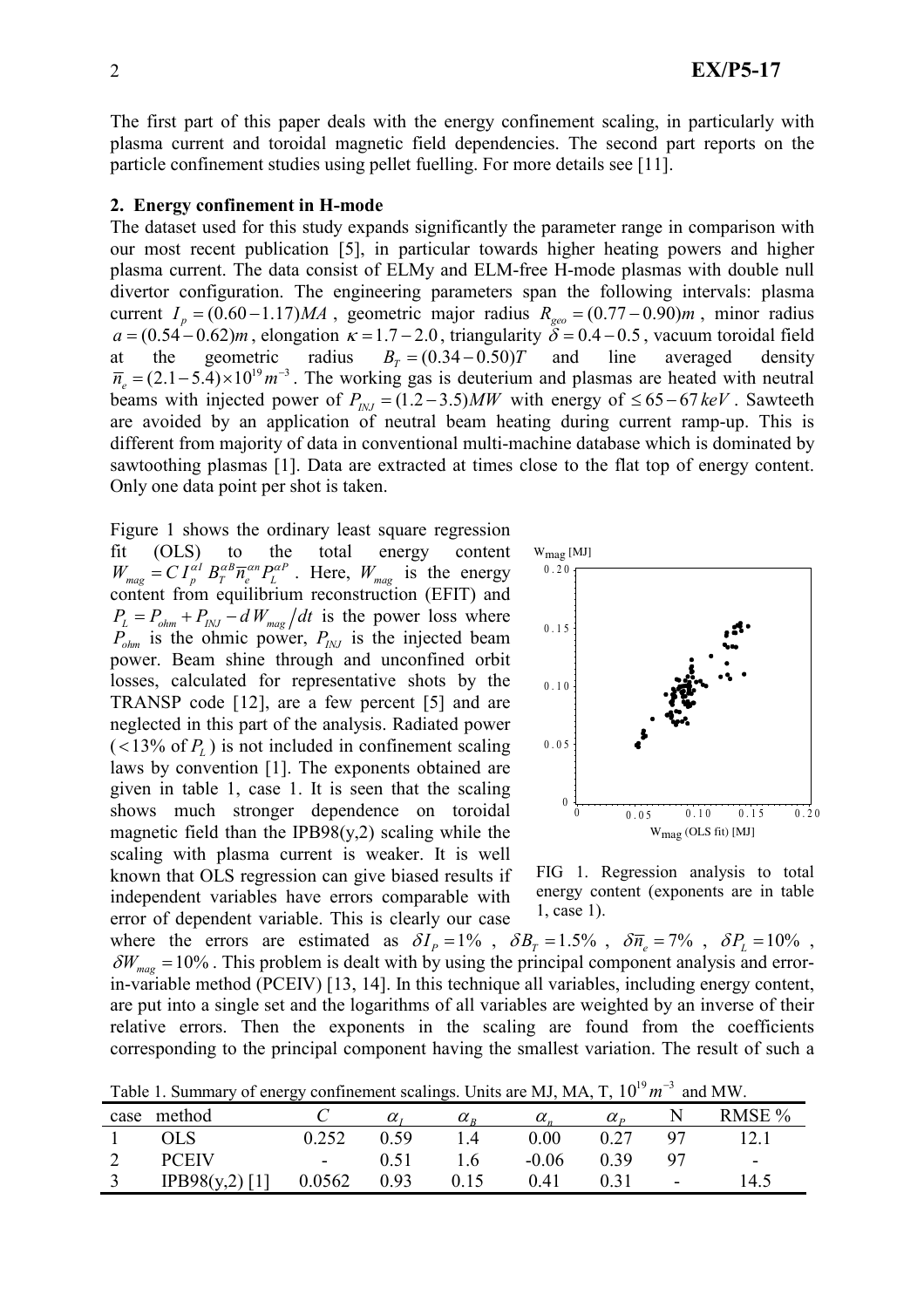fitting procedure is shown in table 1, case 2. It is seen however, in this case, that the PCEIV method gives rather similar results to the OLS regression. The differences are in the range predicted by a principal component analysis

(PCA) given in the next paragraph.

Another common problem with multivariate fits is that datasets are not well conditioned to extract all exponents due to the correlations between variables. To assess the conditions in our database, a PCA on a set  $(I_p, B_T, \overline{n}_e, P_L)$  was performed. It is well known that the size of the bias in the OLS fits caused by a particular principal component (PC) is equal to the square of the error-to-variance ratio:  $\sim (\lambda_e/\lambda_{pc})^2$ . Here,  $\lambda_{pc}$  is the standard deviation of a PC and  $\lambda_e$ denotes the standard deviation of particular PC due to the errors in engineering parameters [13, 14]. Using the errors in engineering variables given above we found that in our case  $\left(\lambda_e/\lambda_{pc}\right)^2 = [0.067, 0.12, 0.094, 0.12],$  ordered from the largest to the smallest PC respectively. The PCs are related to engineering variables as  $PC1 \sim n_e^{0.5} P_L^{0.8}$ ,  $PC2 \sim n_e^{0.6} / P_L^{0.6}$ ,  $PC3 \sim I_p^{0.8} / n_e^{0.6}$ ,  $PC4 \sim B_T^{0.9}$ . Thus, the bias of the largest exponent in the OLS fit,  $\alpha_B$ , is ~12%.

To encapsulate the  $I_p$  and  $B<sub>T</sub>$  dependencies further, we have narrowed the dataset to the data representing only  $I<sub>P</sub>$  and  $B<sub>T</sub>$  scans at high beam power. This analysis is shown in figures 2 and 3. It is seen that these single parameter scans confirm the values found in 4 parameter fits above. The electron energy content  $W_{e,kin}$  shows similar  $I_p$  and  $B_T$  dependences as the total energy content  $W_{mag}$  . In addition  $W_{mag} \approx$  $2.7 \times W_{e,kin}$  in both scans. This is consistent with the thermal energy content of  $W_{th} \approx 2W_{e,kin} \approx$  $0.74W_{mag}$  as found in TRANSP analysis for selected data points (see below).

Single parameter scans in figs 2 and 3 revealed that the density range is still not narrow enough. In particular there is a correlation in the  $B<sub>T</sub>$  scan: the higher  $B_T$  plasmas tend to have higher densities. To eliminate this we have narrowed the datasets further just to 2-point scans. For each pair the density, power and either  $B_T$  or  $I_P$  were matched as close as possible and then a heat transport analysis was performed. The results are



FIG 2. Dependence of total and electron energy contents on plasma current. Full symbols are data corrected for small differences in  $B_T$  assuming  $W \propto B_T^{1.5}$ , open symbols are uncorrected data. The full lines are the regression fits. Dotted lines represent the minimum and maximum possible slopes. The dashed line is  $2.7 \times W_{e,kin,fit}$ . The error bars in the exponents are not statistical errors but the min-max ranges based on extreme cases



FIG 3. Dependence of total and electron energy contents on toroidal field. The full symbols are data corrected for small differences in  $I_p$  assuming  $W \propto I_p^{0.6}$ , other symbols as in Fig. 2.

shown in figures 4 and 5. Starting with the  $I<sub>p</sub>$  scan, it is seen that there is a slight mismatch in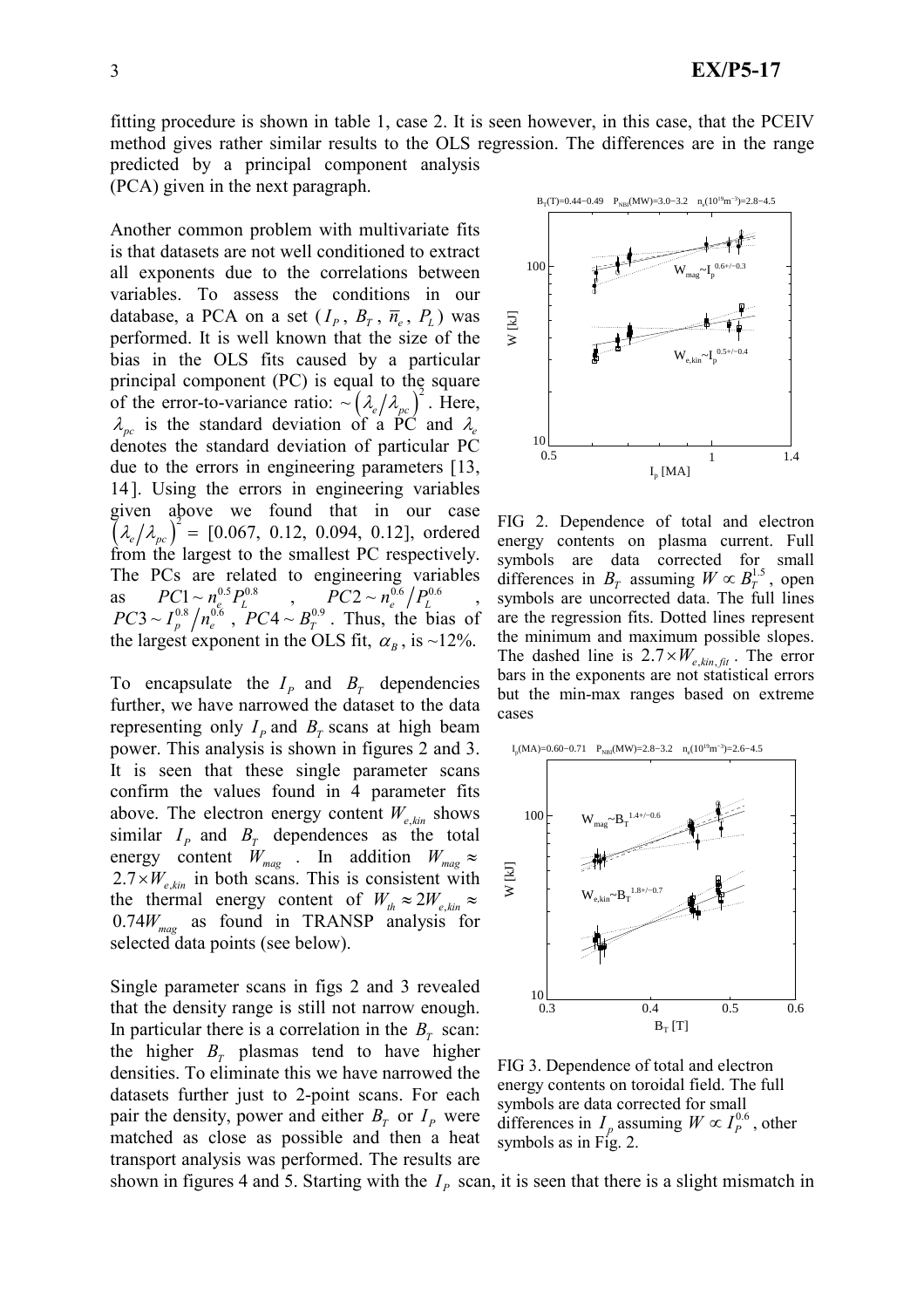above results. The ion temperature  $T_i$  in this scan is measured with a neutral particle analyser and shows that  $T_a \approx T_a$  at mid radius (fig. 4c). Assuming  $T_e \approx T_i$  for all relevant radii we calculate the effective heat diffusivity as  $\chi_{\text{eff}} = -q_{\text{T}}/2 n_e \nabla T_e$ . (The neo-classical ion heat flux calculated by TRANSP for  $T_i = T_e$  is rather small, ~20% of  $q_T$ .) Figure 4d shows the ratio of  $\chi_{\text{eff}}$  for the  $I<sub>P</sub>$  scan. In the outer half of the plasma, the measured ratio cannot be explained by simple gyro-Bohm transport  $\chi_{\text{eff}} \propto \chi_{\text{gB}}$ The discrepancy can be reconciled by invoking a dependence on safety factor q as  $\chi_{\text{eff}} \propto \chi_{\text{gB}} q$ . This dependence is nevertheless still weaker than in conventional aspect tokamaks where  $\chi_{\text{eff}} \propto \chi_{\text{gB}} q^{1.5}$  or stronger is measured [15]. This finding is in line with weaker  $I_p$  scaling of global confinement in MAST.

Fig. 5 shows similar analysis for the  $B_T$ scan. Matching the density and power (fig. 5a, b) results in a scaling  $W_{e \sin \alpha} \propto B_{\tau}^{1.3}$ . This is in line with our previous analyses bearing in mind the possible  $\overline{n}_e - B_T$  interplay. Fig 5d shows that the  $B_T$  scan cannot be explained by the model  $\chi_{\text{eff}} \propto \chi_{\text{gB}} q$  alone. Agreement can be obtained by adding a collisionality dependence of  $\chi_{\text{eff}} \propto$  $\chi_{g}qv_*^{x_v}$  with,  $x_{v^*} = 2/3$  or even stronger. Here,  $v_* \propto n_e / T_e^2$  . For comparison, in conventional tokamaks  $x_{v^*} \approx 0.4$  [ 16 ]. The  $v_*$  exponent could be somewhat lower if dependence on toroidal beta is invoked (fig. 5d). These models are still consistent with the  $I<sub>p</sub>$  scan, perhaps indicating a slightly weaker  $q$ dependence than assumed above (fig. 4d).

Stronger  $v_*$  and weaker q dependence of  $\chi_{\text{eff}}$  could explain the strong  $B_T$ dependence in engineering parameters scaling. Mapping the dimensionless gyro-

the total heat flux  $q_T$  (figure 4b) as calculated by the TRANSP code. This is caused by different ohmic powers at different  $I_{P}$ . Taking this into account the electron energy content scales with plasma current as  $W_{e,kin} \propto I_p^{0.63} P_L^{1/3}$  (fig. 4c). This is in agreement with all the



FIG 4. Transport analysis of  $I_p$  scan.  $I_p = 0.97 MA$ (red symbols) and  $I_P = 0.61 MA$ , (blue symbols).  $B_T = 0.45T$ ,  $\rho = \psi_N^{0.5}$ , where  $\psi_N$  is the normalised poloidal magnetic flux. (b): total heat flux  $q_T$ . (c): symbols with error bars are  $T_e$ , square symbols are  $T_i$ from NPA. (d): pink line is the ratio of experimental diffusivities, black lines are the ratios expected from different models calculated from  $n_e$  and  $T_e$  profiles and with  $q \sim B_T/I_p$ .



FIG 5. Transport analysis of  $B_T$  scan.  $B_T = 0.45T$ (red symbols) and  $B<sub>T</sub> = 0.34T$  (blue symbols).  $I_n = 0.61 MA$ . Other notation as in fig. 4.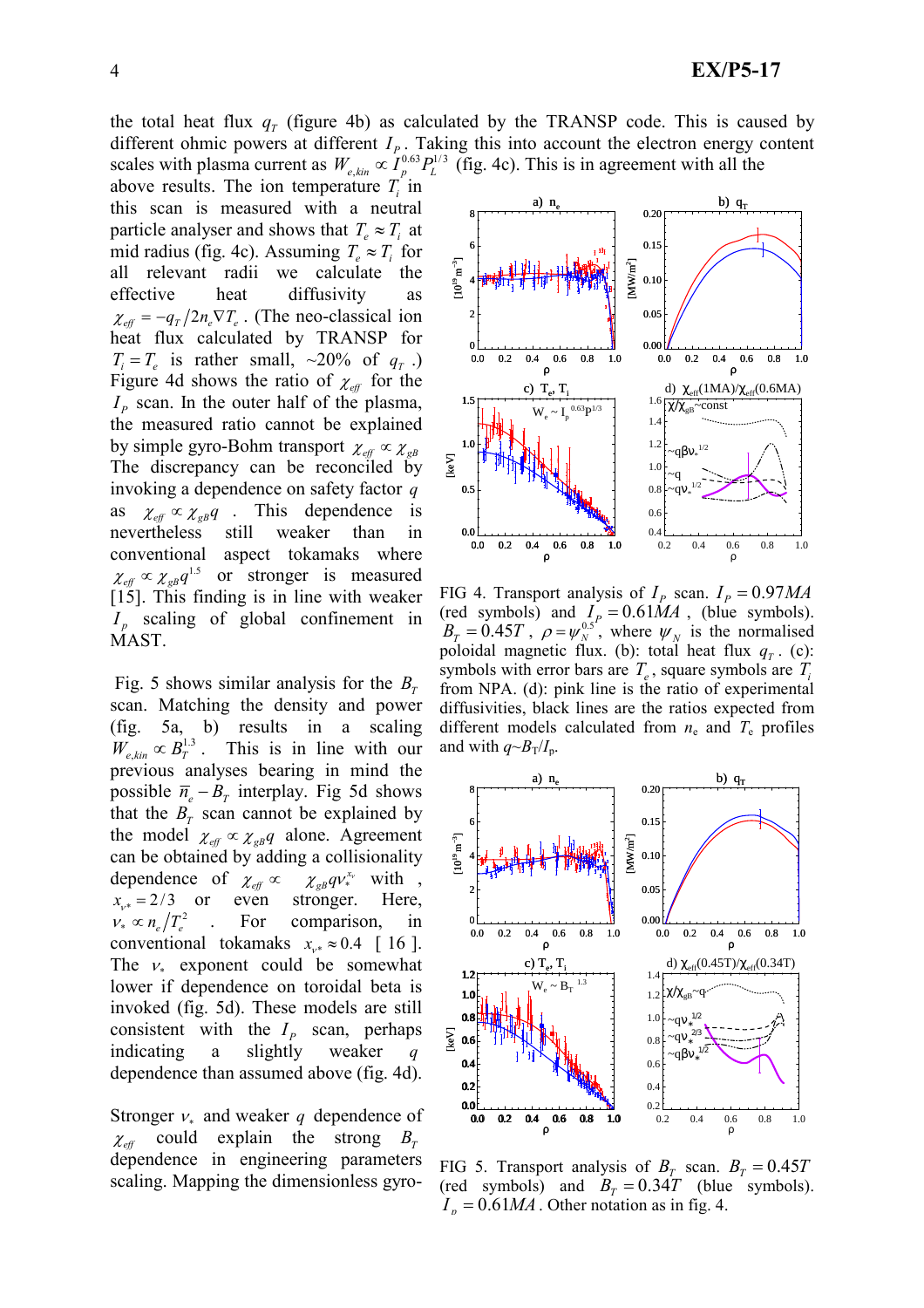Bohm scaling  $\tau_E B \propto B/\chi_{\text{eff}} \propto \rho_*^{-3} q^{-x_q} \beta^{-x_{\beta}} v^{-x_{\gamma}}$  to engineering parameters shows that for  $x_q = 1$ , the magnetic field exponent varies from  $\alpha_B = 1$  to  $\alpha_B = 1.5$  when  $x_{\nu^*} = 1/2 \rightarrow 3/4$  and  $x_{\beta} = 0 \rightarrow 1$ . Stronger collisionality dependence is also consistent with the lack of density scaling because  $\alpha_n = 0$  for  $x_v = 1/2$ . Finally, two plasmas from figs. 4 and 5, one with the highest  $I_p$  and one with lowest  $B<sub>T</sub>$ , represent approximately a collisionality scan (~2×), which is also consistent with the stronger  $v_*$  dependence deduced above.

## 3. Particle confinement

Particle confinement has been studied using deuterium pellets launched from the top and they enter the plasma from the high field side. For more details see [11]. The nominal diameter and length of the cylindrical pellets are  $d_{rel} = L = (1.1; 1.35; 1.7)$  mm with  $N_{rel} =$  $(0.6; 1.2; 2.4) \times 10^{20}$  atoms and pellet velocities were in the range of 240-450 m/s. The plasma geometry and heating were the same as for the confinement studies but the plasma current and toroidal field were restricted to  $I_p = (0.66 - 0.76)MA$ ,  $B_T = (0.47 - 0.50)T$ . In addition Lmode plasmas were also included. Particle confinement time depends on two processes: (1) the pellet deposition and (2) post-pellet particle transport, each controlled by different physics.

Pellet deposition. In MAST, the pellet evaporation and the deposition process is captured by images in the visible and narrow band bremsstrahlung spectrum. The latter reveals clear burst-like structure (striations) of this process and sharp discontinuity in evaporation rate at the end of pellet deposition. Occasionally the pellet trajectories are not straight lines, presumably due to interaction with the neutral beam. This would complicate the pellet deposition analysis and therefore such data are not used in this study. Pellet evaporation lasts about 2 ms and its end is clearly seen on the interferometer signal as a sharp inflexion point. Figure 6 shows the density profiles at the end of evaporation as measured by high spatial resolution  $(\sim 1 \text{ cm})$ Thomson scattering triggered directly from the pellet signal with controlled delay. The density profile immediately after pellet



FIG 6. Density profile at the end of pellet deposition. Discrete symbols are the Thomson scattering data, blue and red correspond to different laser systems. Both inboard and outboard profiles are shown. Black dashed line: prediction by NGPS model. Red line: prediction by NGPS model with ∇B-drift model [19].

evaporation is a combined result of three simultaneous processes: pellet evaporation along the pellet trajectory,  $∇$ **B** -drift of plasmoids which re-deposit particles away from the pellet track, and homogenisation of plasma density over magnetic flux surfaces. Figure 6 compares the measured density profile with those predicted by different models [17]. It is seen that a neutral gas and plasma shielding model (NGPS) [18] without ∇B -drift can not explain the observed profile. Good agreement is obtained if NGPS is combined with a first principles ∇B -drift model [19]. The model also shows that drift-induced plasma pre-cooling improves the pellet penetration.

Post-pellet particle transport. Soon after pellet deposition and homogenisation the plasma temperature and density are approximately constant on magnetic surfaces as seen from the good overlap of inner and outer profiles when mapped to the poloidal magnetic flux coordinate (see figure 6). This means that the post-pellet particle transport could be studied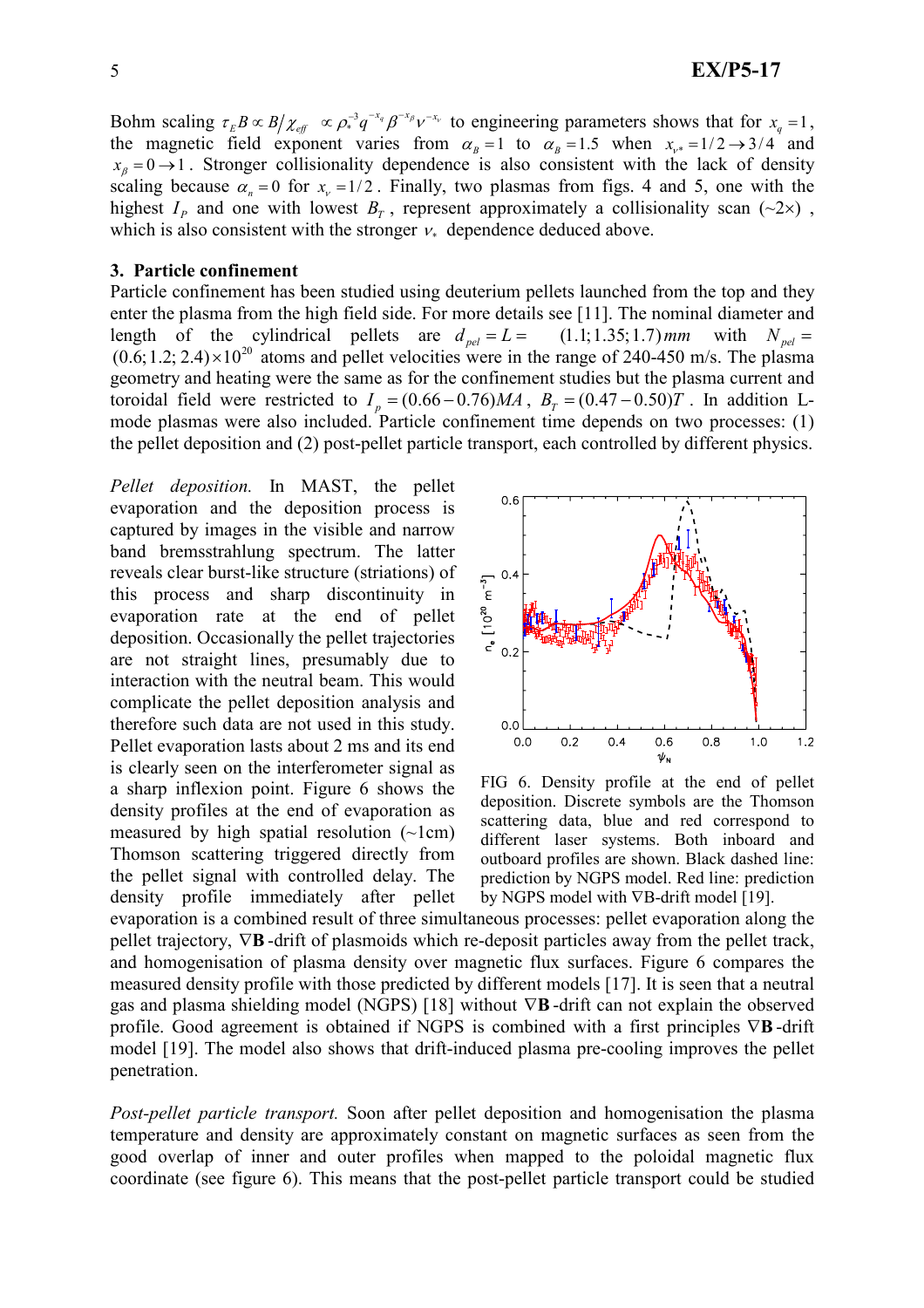using conventional transport models. Figure 7b shows two density profiles, one before and one just after the pellet deposition, as captured by the 200 Hz Thomson scattering system. It is seen that the pellet creates a distinct zone with positive density gradient  $\nabla n_e > 0$  and normalised temperature gradient  $a / L_{T_e} = -a \nabla \ln T_e$  doubled relative to its pre-pellet value (see figure 7a). The effect of these changes on the micro-turbulence has been investigated by two turbulence simulation codes: linear GS2 [20] and CUTIE [22]. The analysis is performed for the plasma in figure 7a and 7b and for the flux surface  $\sqrt{\psi_N} \sim 0.7$  where the pellet-induced increase of normalised temperature gradient  $a/L_{Te}$  is maximum. Figure 7c shows the mixing length estimate of diffusivity  $\gamma / k_y^2$  for a range of poloidal wave numbers  $k_y \rho_i$  as calculated by GS2. Here,  $\gamma$  is the linear growth rate,  $\mathbf{k}_{y}$  is the poloidal wave vector perpendicular to the total magnetic field,  $\rho_i = \sqrt{T_i m_i}/(eB)$  is the ion Larmor radius where  $m_i$  in the ion mass, e is the electron charge. The ion temperature is  $T_i \approx T_e$ , as measured by charge exchange spectro-

scopy and a neutral particle analyser. It is seen that the diffusivity  $\gamma / k_y^2$  due to the modes with  $0.08 < k_{\nu} \rho_{i} < 0.8$ increases by a factor of  $\sim$ 2 when compared to the prepellet case. The modes with longer wavelength are identified as micro-tearing modes while those with shorter wavelength as ion temperature gradient (ITG) modes. The stability of these modes strongly depends on the flow shearing rate  $\omega_{E \times B}$  which, however, is not measured in the pellet case. In the non-pellet case,  $\omega_{E \times B}$  is found to be of the same magnitude as that required to stabilise the long wavelength modes  $\omega_{E \times B}$  $\sim \gamma (k_{y} \rho_{i} < 1)$  [21]. The plasma in figures 7a and 7b has also been modelled by the global, fully electromagnetic CUTIE



FIG 7. (a, b) Experimental electron temperature,  $T_e$ , and electron density,  $n_e$ , profiles before (blue) and after (red) pellet injection. The insert panel shows the normalised electron temperature gradient  $a/L_{Te}$  over a small range of minor radius as indicated. The plasma is in ELMy H-mode,  $I_p = 0.72 MA$ ,  $B<sub>T</sub> = 0.50T$  and  $\bar{P}_{\text{int}} = 2.0MW$ . (c) Calculated normalised growth rates of micro-turbulence using the linear GS2 code without rotation shear. (d) Simulated amplitudes of density fluctuations of micro-turbulence using the CUTIE code.

code [22]. It includes all fluid drift-waves (ITG modes, collisional drift waves, tearing and ballooning modes) but it does not include trapped particle physics and does not represent tight-aspect ratio shaped equilibria accurately. In our simulations, boundary conditions for particle and heat transport are introduced by a narrow zone with strong particle and heat sinks to represent the effect of the scrape-off-layer. Such a plasma is deduced to be in H-mode as indicated by a large radial electric field and reduced edge turbulence inside the CUTIE boundary. Figure 7d shows the relative amplitude of the density fluctuations  $\delta n/n$  in the simulation at  $r/a = 0.7$  for a range of wave numbers  $k_{\theta} \rho_s$ . Here,  $k_{\theta}$  is the poloidal wave number and  $\rho_s = \sqrt{(T_e + T_i) m_i / (eB)}$  (note  $k_{\theta} \rho_s$  in CUTIE differs from  $k_y \rho_i$  in GS2). It is seen that the amplitude of fluctuations increases almost threefold for modes with  $0.07 < k_{\theta} \rho_s < 0.2$ and decreases for modes with  $0.2 < k_{\theta} \rho_s < 0.4$ , but the overall turbulent transport increases. The modes  $0.07 < k_{\theta} \rho_s < 0.2$  are identified with the electromagnetic (i.e. drift-Alfvén) branch. The radial extent of these modes is about 2 times smaller than the poloidal extent. The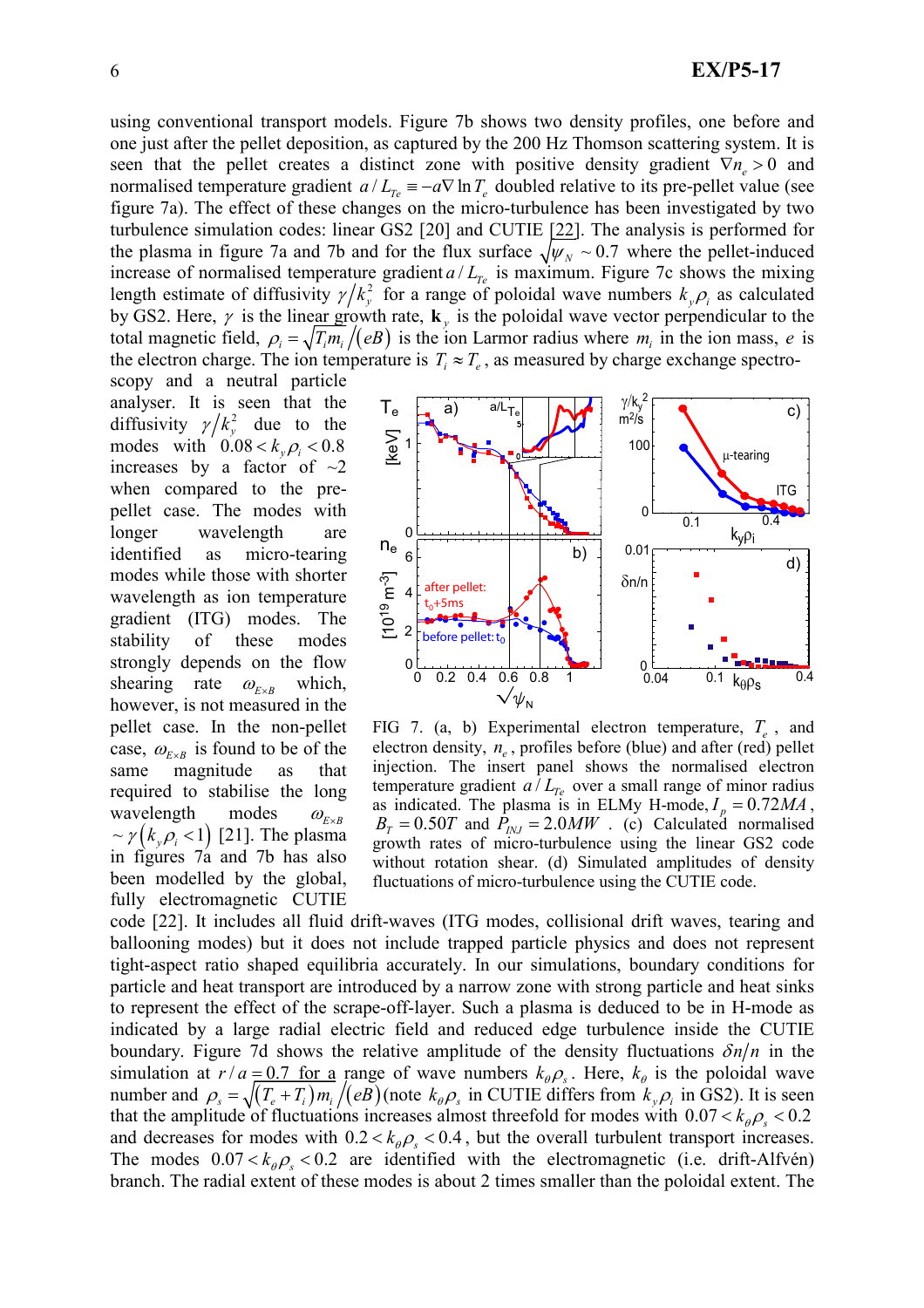temporary increase of particle transport in the zone with  $\nabla n_e > 0$ , as indicated above by both simulations, would result in a further inward particle propagation of pellet material in addition to the ∇B-drift and thus would be favourable for pellet deposition. In addition to this, the distinct zone in which the pellets modify the density and temperature profiles could take-over the role of the pedestal for setting-up the boundary condition for transport in the plasma core in general.

Particle transport in the pellet deposition zone determines the pellet retention time  $\tau_{rel}$  (the life time of the pellet-induced perturbation). In MAST,  $\tau_{pel}$  can be measured directly with the help of the 200Hz Thomson scattering by an exponential fit to the post-pellet evolution of electron density at fixed position  $r = r_{\text{pel}}$  [11]. Here,  $r_{\text{pel}}$  is the pellet deposition radius (radius of the maximum density perturbation due to the pellet. Figure 8 shows pellet retention time as a function of normalised pellet deposition radius  $\rho_{pel} = r_{pel}/a$ . In order to obtain useful scalings  $\tau_{pel}$  is normalised to the global energy confinement time  $\tau_{E, tot}$ . The energy

confinement time  $\tau_{E,tot}$  includes also fast ions (contribution below 30%). Note that  $\tau_{E,tot}$  is not constant in the dataset but varies by a factor of 2.3 and 1.8 in the L-mode and ELMy Hmode subsets respectively. Two types of correlations are evident from the data in figure 8. Firstly, the pellet retention time decreases rapidly as the pellet deposition becomes shallower. This trend is faster than expected from the diffusion coefficient being independent of minor radius. Secondly, the alignment of L-mode and H-mode points shows that the pellet retention time correlates with the energy confinement time: i.e. L-modes have poorer particle confinement than ELMy Hmodes for the same pellet deposition radius.



FIG 8. Pellet retention time normalised to global energy confinement time  $\tau_{pel}/\tau_{E,tot}$ plotted against the pellet deposition radius.

This correlation of pellet retention with the status of the edge transport barrier means that magnetic ergodisation for ELM mitigation may significantly reduce  $\tau_{net}$ . Experiments are under way in MAST to investigate this.

## 4. Discussion

We have shown that the energy confinement time in MAST displays a strong dependence on toroidal magnetic field. This is similar to NSTX [7] data, but in contrast to conventional  $IPB98(y,2)$  scaling used so far for predictions towards a Component Test Facility based on the spherical tokamak (ST-CTF) [4]. ST-CTF is aimed to produce 35MW of fusion power with a MAST-size plasma. This is predicted if the normalised thermal energy confinement time is  $H \equiv \tau_{E,th}/\tau_{IPB98y2} = 1.3$  and engineering parameters are:  $I_p = 6.5 MA$ ,  $B_T \sim 2.47T$ ,  $\overline{n}_e = 1.1 \times 10^{20} \text{ m}^{-3}$ ,  $\kappa = 2.4$ ,  $P_{\text{aux}} = 44MW$ . Energy confinement scaling derived from MAST data (table 1, case 1) corrected for fast ion content,  $\tau_{E,th}(s) = 0.74 \times W_{mag,MJ}/P_{L,MW}$  $= 0.186 I_{p,M}^{0.59} B_T^{1.4} P_{L,MW}^{-0.73}$ , predicts that for ST-CTF the normalised thermal energy confinement time is  $H \sim 1.6$ . Here,  $\kappa$  and effective mass, M, scaling are taken from IPB98(y,2), though NSTX indicates a weaker  $\kappa$  scaling [8]. For comparison, the scaling derived from NSTX data predicts a normalised energy confinement of  $H \sim 1.8$  (scaling 3, table 1 in [8] with IPB98(y,2)-like  $\kappa$  and M exponents). These favourable predictions to ST-CTF are the result of the strong  $B_T$  dependence in both the MAST and NSTX scalings. If proved universal, it could allow re-optimisation of the ST-CTF in order to ease the requirements on its most